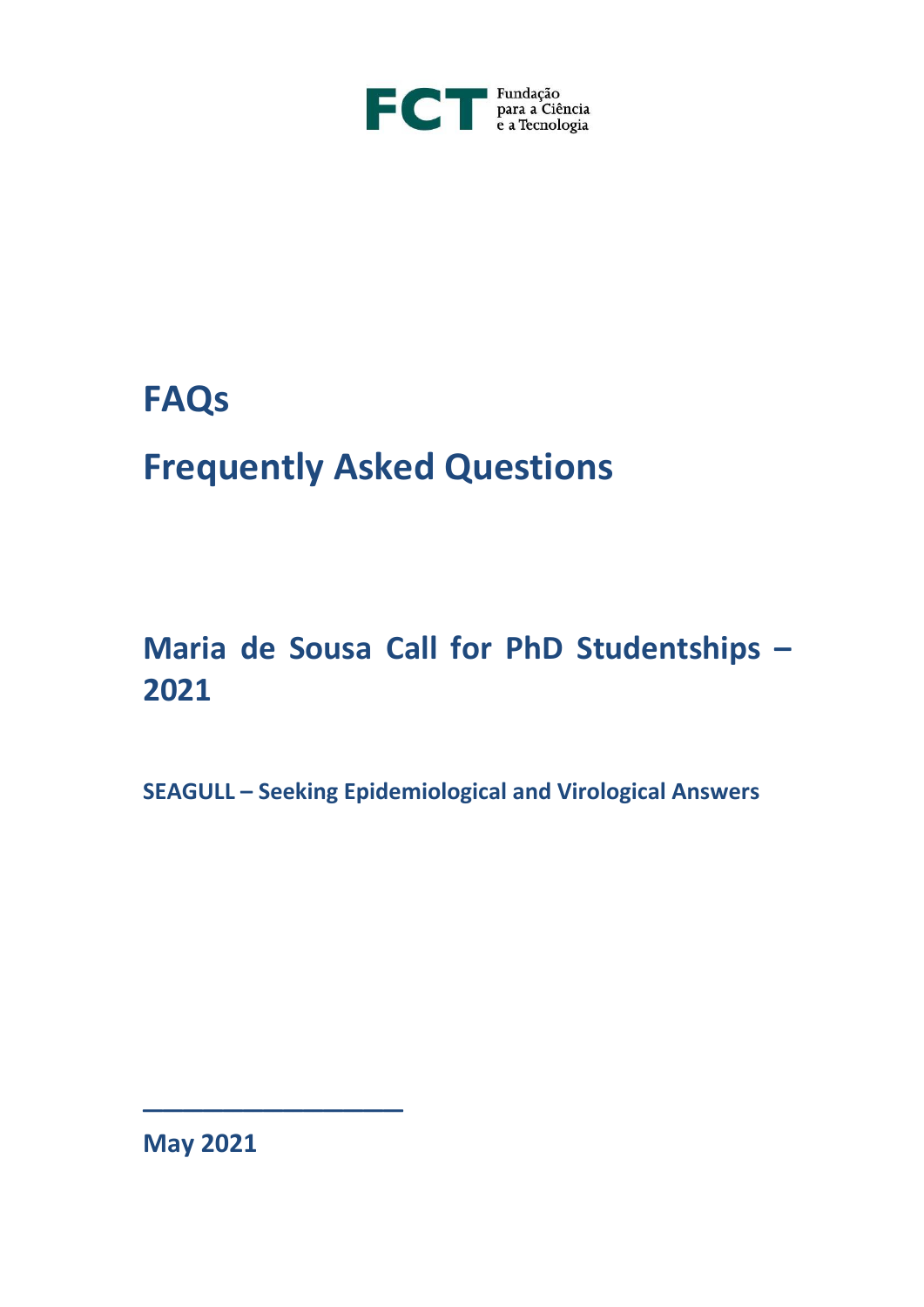

#### <span id="page-1-0"></span>**INDEX**





$$
2020
$$

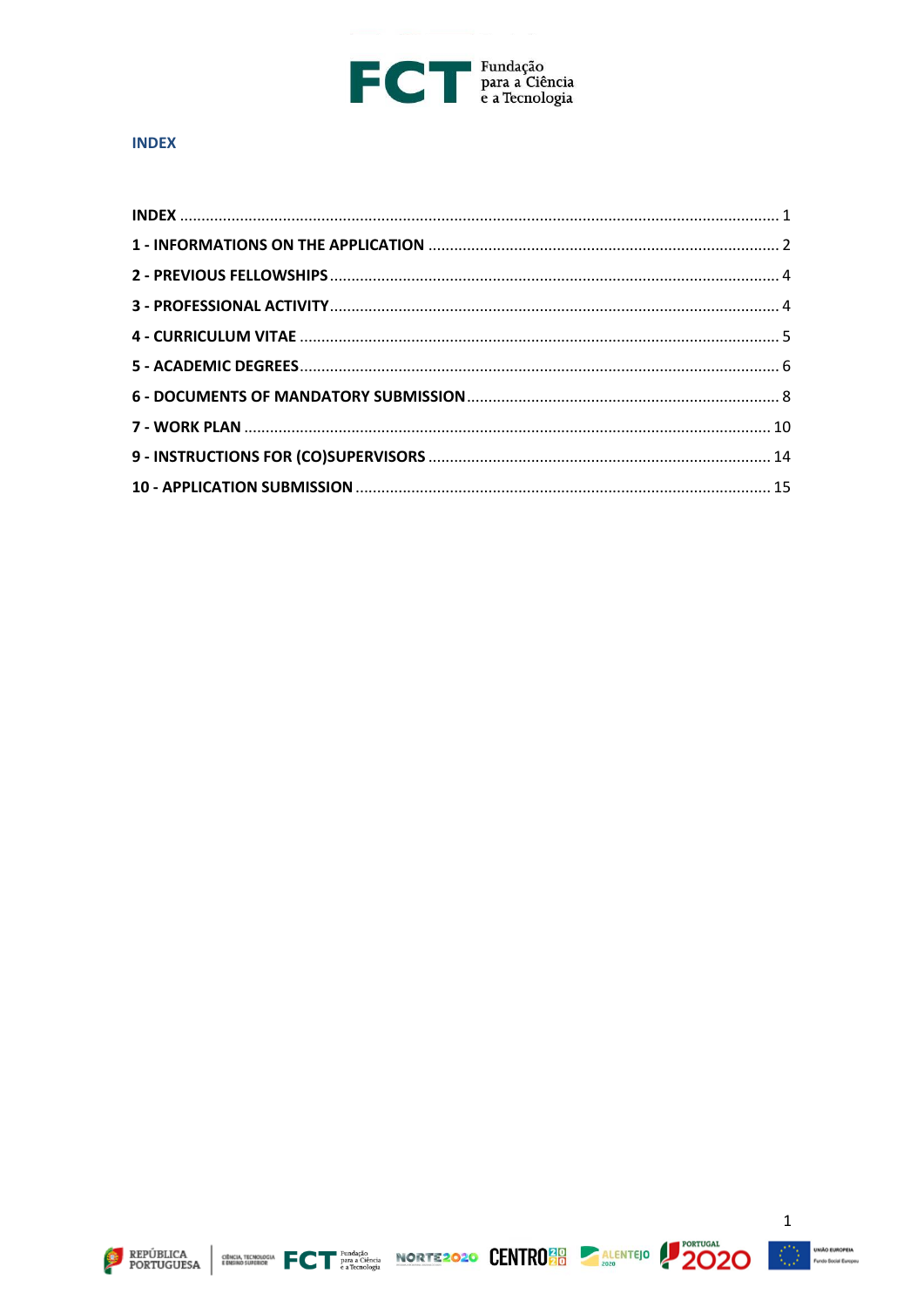

#### <span id="page-2-0"></span>**1 - INFORMATIONS ON THE APPLICATION**

#### **1.1 - On which platform should I submit the application?**

Application must be completed and submitted directly in the myFCT platform (available at: [https://myfct.fct.pt/\)](https://myfct.fct.pt/).

To access the myFCT platform you need to have a CIÊNCIA ID, your unique national identifier and authenticator that allows you to have access to various science services. If you do not yet have this identifier, you can register through the address: [https://www.ciencia](https://www.ciencia-id.pt/CienciaID/Passo1.aspx)[id.pt/CienciaID/Passo1.aspx\)](https://www.ciencia-id.pt/CienciaID/Passo1.aspx).

CIÊNCIA ID allows access to the myFCT platform and also to the platform where the curriculum must be filled out - **CIÊNCIA**VITAE (available through: [https://cienciavitae.pt/\)](https://cienciavitae.pt/) that will be associated with the application.

For a better user experience in myFCT, FCT suggests the preferred use of the **Chrome** or **Firefox** browsers.

#### **1.2 - In which language should I fill out the form?**

The form should be filled out either in Portuguese or in English; this is also applicable to all uploaded documents, CV (applicants and supervisors), recommendation and letters of support.

#### **1.3 - To apply to this call, do I need to have an ORCID ID?**

No, an ORCID ID is optional for applicants and supervisors. You may submit the application even if the ORCID section is in a "Not Filled in" status.

In case you would like to create an ORCID identifier, you will have to register as a new user at [https://orcid.org/register.](https://orcid.org/register) An ORCID identification number will be assigned to you. This number appears on the left hand side of the screen under your name. It consists of 16 digits in four groups of four, e.g., [http://orcid.org/xxxx-xxxx-xxxx-xxxx.](http://orcid.org/xxxx-xxxx-xxxx-xxxx)

#### **1.4 - How should I proceed to make my ORCID ID visible in the application?**

If you intend to associate your ORCID identifier in your application you must access the menu "Profile> ORCID" on the top-right side of your personal myFCT area and authorize ORCID ID access. There is also a field in the **CIÊNCIA**VITAE CV to indicate your ORCID.

Please note that, any elements present in ORCID that are not mentioned in the submitted CV will not be considered.

#### **1.5 – Is it mandatory to select one or more of the specific objectives of the call?**

Yes. The Maria de Sousa Call for PhD Studentships – 2021 has as its scope the development of new knowledge allowing the development of competences to answer to epidemiological and virological phenomena, so it is mandatory to select between 1 and 3 of the specific objectives of the call, established in the Notice of the Call, in which your work plan must fit.







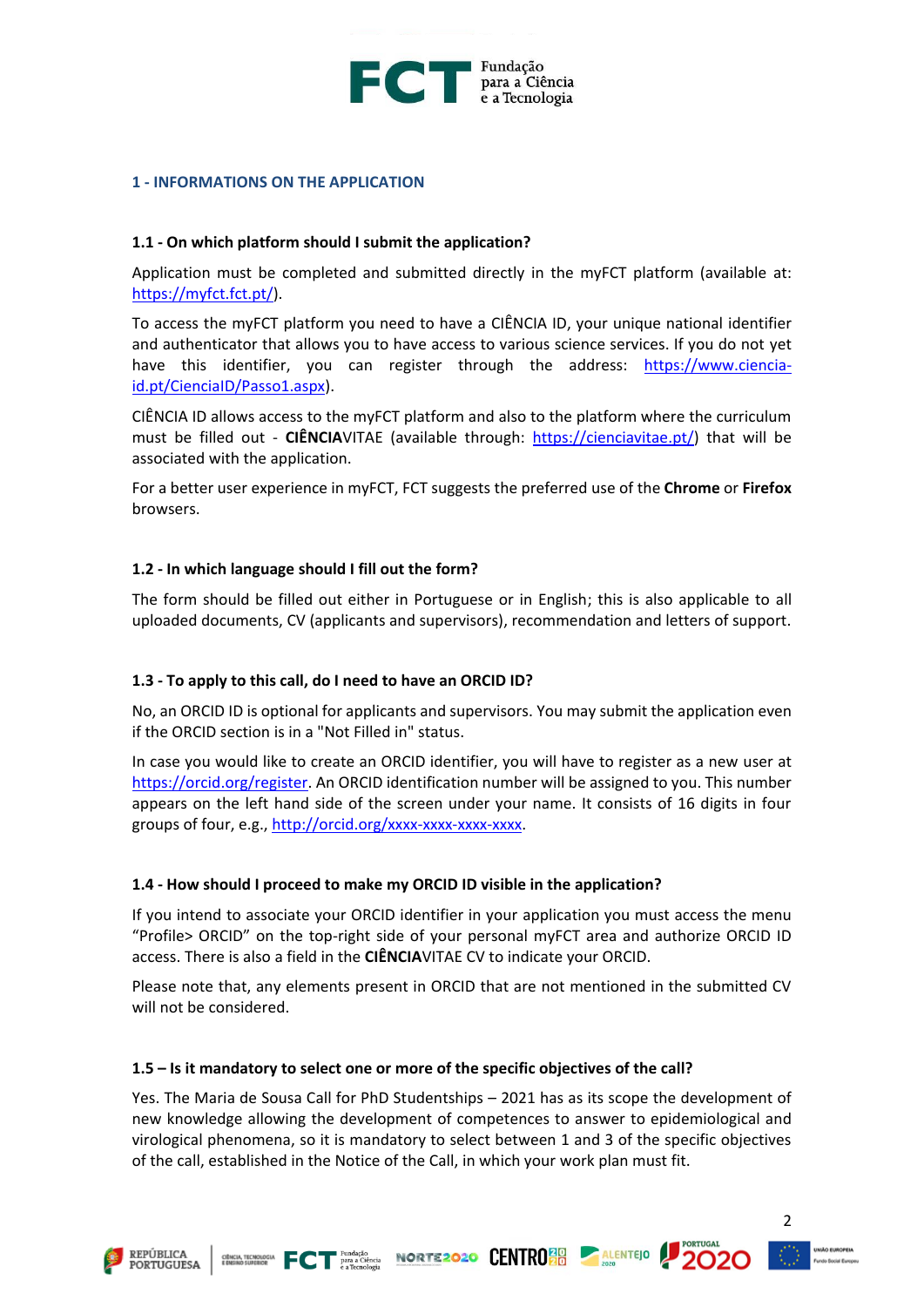

#### **1.6 - What should I select under Scientific field and subfield?**

You should select the scientific field and subfield that better matches the thematic area of the work plan and which is included in the Main Scientific Field. Only when none of the subfields mentioned in Annex I of the Application Guide fit the work plan of your application, should you select the option "Other" indicating the most appropriate designation.

## **1.7 - What are both in Portugal and abroad fellowships?**

For these fellowships, the applicant carries out a work plan in Portugal and in another country, under co-supervision. There are however limits to the length of stays abroad: two years for PhD studentships (No. 8 of article 6 of the FCT Regulation for Studentships and Fellowships). Hence, for a both in Portugal and abroad fellowship it is mandatory to indicate: i) a foreign host institution; ii) a supervisor/co-supervisor affiliated with the indicated foreign institution; if the two conditions are not guaranteed, the application is automatically converted to a PhD studentship in Portugal, being evaluated accordingly.

## **1.8 - May I apply for a PhD studentship that takes place entirely or partially abroad?**

Yes, you may apply for 1) a both in Portugal and abroad studentship (in case the work plan will be carried out partially at foreign institutions) or 2) an abroad studentship (if the work plan takes place entirely in a foreign institution). In both cases, you must prove that you are a citizen permanently and usually living in Portugal, at the starting date of the studentship, under the terms of No. 2 of article 9 of the RBI. This requirement is applicable to both national and foreign citizens. When conditionally granting the studentship, for the purposes of contracting, it is mandatory to present a permanent residence permit valid on the date required for the start of the studentship; however, this is not required at the application submission stage, and will only be required at the contracting stage.

If the work plan is carried out exclusively abroad, you must select the option "Abroad" and a specific field will appear to justify this choice, where you should clearly explain the reasons for your option, namely the fact that there is no participation of national institutions.

## **1.9 - I am a citizen of a non-EU member country. May I apply to a PhD studentship?**

Yes, applicants who are citizens of third-party states are eligible to the Maria de Sousa Call for PhD Studentships – 2021.

#### **1.10 - Do I need to submit a proof of residence in the application?**

No. Applicants who wish to carry out their research fully in Portugal do not need to present a proof of residence in the country. Applicants to a both in Portugal and abroad fellowship, or an abroad studentship, will need to prove that they have permanent and regular residence in Portugal, however, this proof of residence will be only required at the contracting stage. These requirements are applicable to both national and foreign citizens.







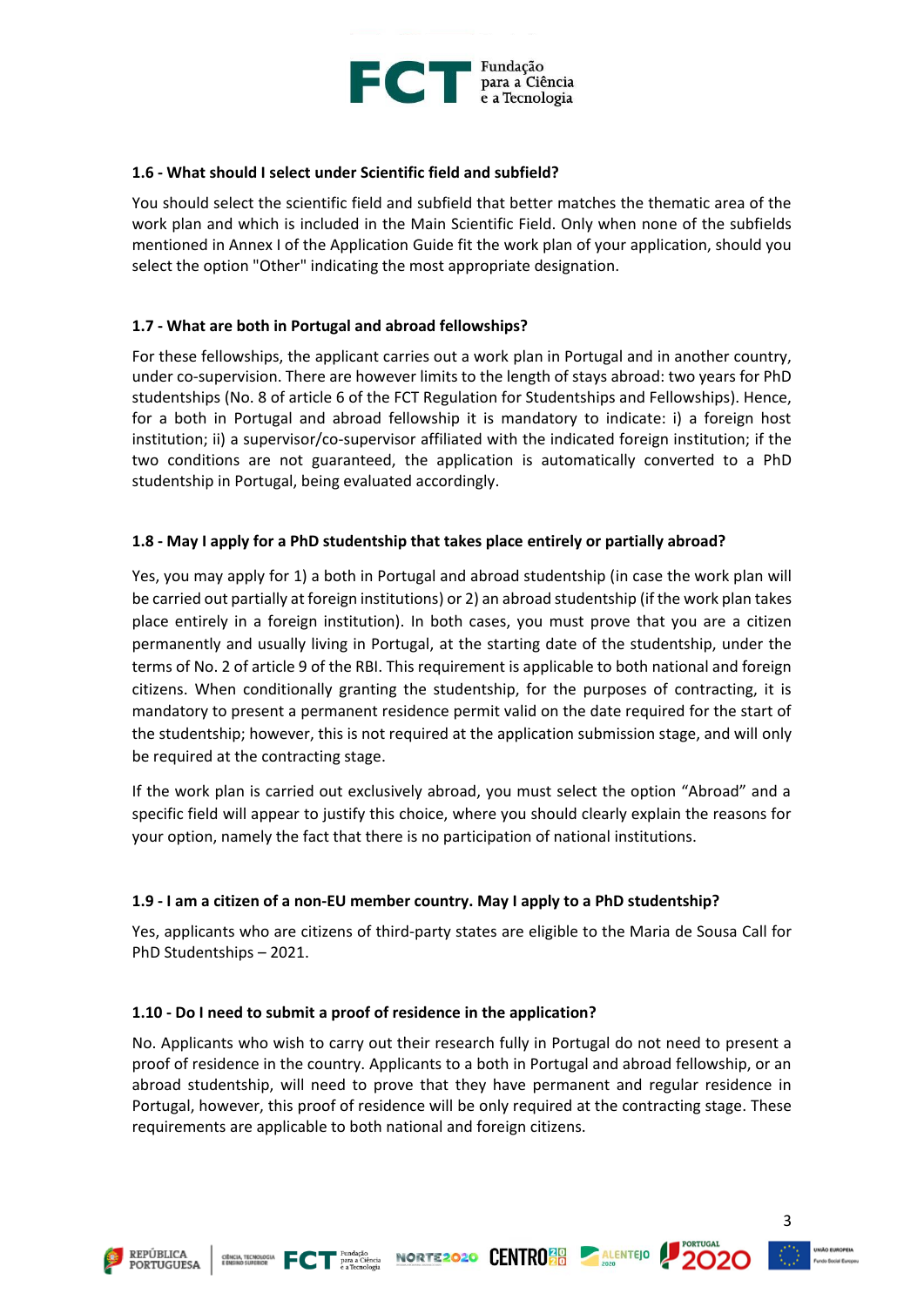

#### **1.11 - Are applicants with a proven degree of disabilities granted any bonuses?**

Yes. Applicants with a proven degree of disability equal or above 90% shall have a bonus of 20% on criterion A - Merit of the Applicant. Applicants with a proven degree of disability equal or above 60% and under 90%, shall have a bonus of 10% on this criterion. Disabilities of less then 60% are not awarded bonuses.

#### **1.12 - Which document should I submit to attest the degree of disability?**

The document that is accepted to attest the degree of disability is the document "*Atestado de Incapacidade Multiuso*", issued according to the Decree-Law no. 202/96, of 23 of October, in its current version.

## <span id="page-4-0"></span>**2 - PREVIOUS FELLOWSHIPS**

## **2.1 - When is a studentship/fellowship considered to be directly funded by FCT?**

When the contract is established between FCT and the studentship/fellowship holder, as is the case in the annual call for studentships and fellowships and in FCT PhD Programmes.

## **2.2 - I had a previous studentship/fellowship funded by FCT, either directly or indirectly. May I still apply for a PhD studentship in this call?**

Yes, unless:

• The applicant is in breach of studentship/fellowship holders' duties regarding the previous fellowship, directly or indirectly, funded by FCT. This includes non-delivery of midterm or final reports, or lack of refunding of costs that may be due, according to the applicable legislation and regulations.

• The applicant has previously been awarded a FCT-funded PhD or a PhD in industry studentship, regardless of its duration.

#### <span id="page-4-1"></span>**3 - PROFESSIONAL ACTIVITY**

#### **3.1 - Is it possible to hold a job at the same time as the studentship/fellowship?**

Work carried out by the studentship/fellowship holder falls under conditions of exclusivity or full-time functions according to the terms stated in article 5 of the Research Fellow Statute (approved by Law 40/2004 of 18 August 2004, amended and re-published in Decree-law 202/2012 of 27 August and further amended by Law 12/2013 of 29 January, Decree-Law 89/2013 of 9 July and by Decree-law 123/2019 of 28 August) and under the terms set forth in the FCT Regulation for Studentships and Fellowships (Article 16).

## **3.2 - My professional activity is compatible with the fellowship according to Article 5 of the Research Fellow Statute. Which procedures should I follow?**

ECT **Example 2020** CENTRO **BULGE ALENTED** 

You will have to:

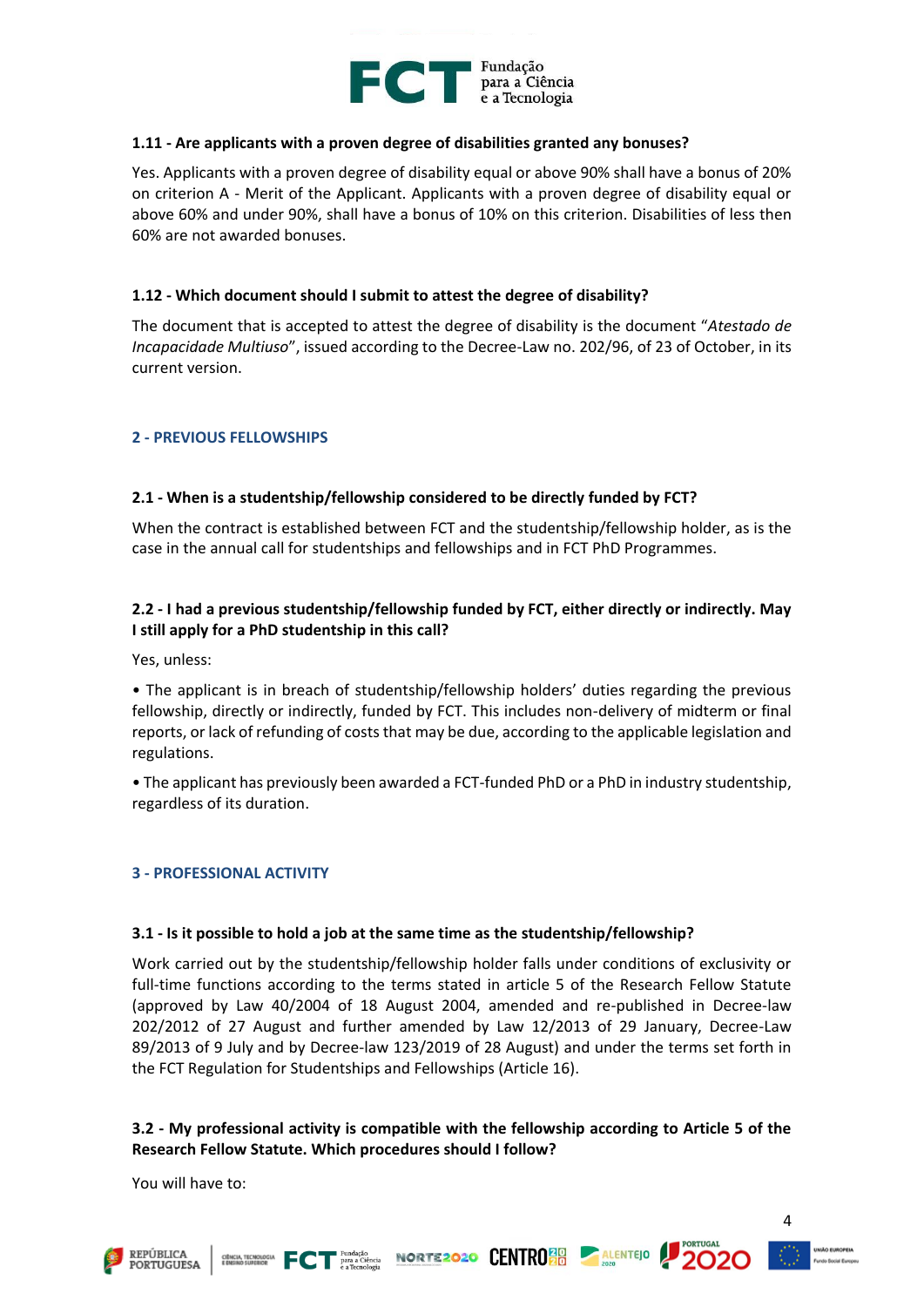

- 1. Specify the activity to be carried out, indicating the institution, nature of the labour relationship, function/role and number of weekly hours;
- 2. Attach a document provided by the institution where you will carry out the activity, indicating the information mentioned in the previous point. If it is impossible to obtain the abovementioned document, this may be substituted by an affidavit indicating the activity, labour relationship, function/role and number of weekly hours.
- 3. Fill in all the fields related to the professional activity before the association of your supervisor.

Your supervisor must, in her/his personal area, "Supervisor area", indicate if the declared activity(ies) is/are feasible or not feasible together with the proposed work plan, and justify her/his answer. Without your supervisor's answer, it will not be possible to validate and submit your application. In case the applicant changes her/his answer in the field of professional activity, namely, by submitting a new professional activity, after the supervisor's answer, he/she will receive a notification. It is not mandatory for the supervisor to change the declaration previously submitted if she/he wishes to keep the information already filled in.

## **3.3 - I am not able to provide the required documents relating to my professional status. How should I proceed?**

When it is not possible to obtain such documents, the applicant may provide instead a statement indicating the activity, nature of the employment contract, position and the number of weekly working hours, assuming full responsibility for the validity of the information provided.

## <span id="page-5-0"></span>**4 - CURRICULUM VITAE**

## **4.1 - What type of curriculum vitae must I submit in my PhD studentship application?**

Applicants may only use the curricular management platform **CIÊNCIA**VITAE.

To create a CV in **CIÊNCIA**VITAE platform you need to have a CIÊNCIA ID unique identifier. If you still do not have a CIÊNCIA ID identifier, you may register at: [https://www.ciencia](https://www.ciencia-id.pt/CienciaID/HomePage.aspx)[id.pt/CienciaID/HomePage.aspx.](https://www.ciencia-id.pt/CienciaID/HomePage.aspx)

After this first registration, you may then create your CV in the **CIÊNCIA**VITAE platform, available at: [https://www.cienciavitae.pt/.](https://www.cienciavitae.pt/)

At the platform webpage you may find useful information for the creation and management of your CV, namely, the user manual and frequently asked questions (FAQs). **CIÊNCIA**VITAE has a helpdesk to answer questions available through the address: [info@cienciavitae.pt.](mailto:info@cienciavitae.pt)

## **4.2 - How may I associate the CIÊNCIAVITAE CV to my application?**

To associate the **CIÊNCIA**VITAE *curriculum* you need to:

- Grant access to FCT, for each field you want to make public;
- Verify all the levels of access in each field you wish to be available for evaluation;





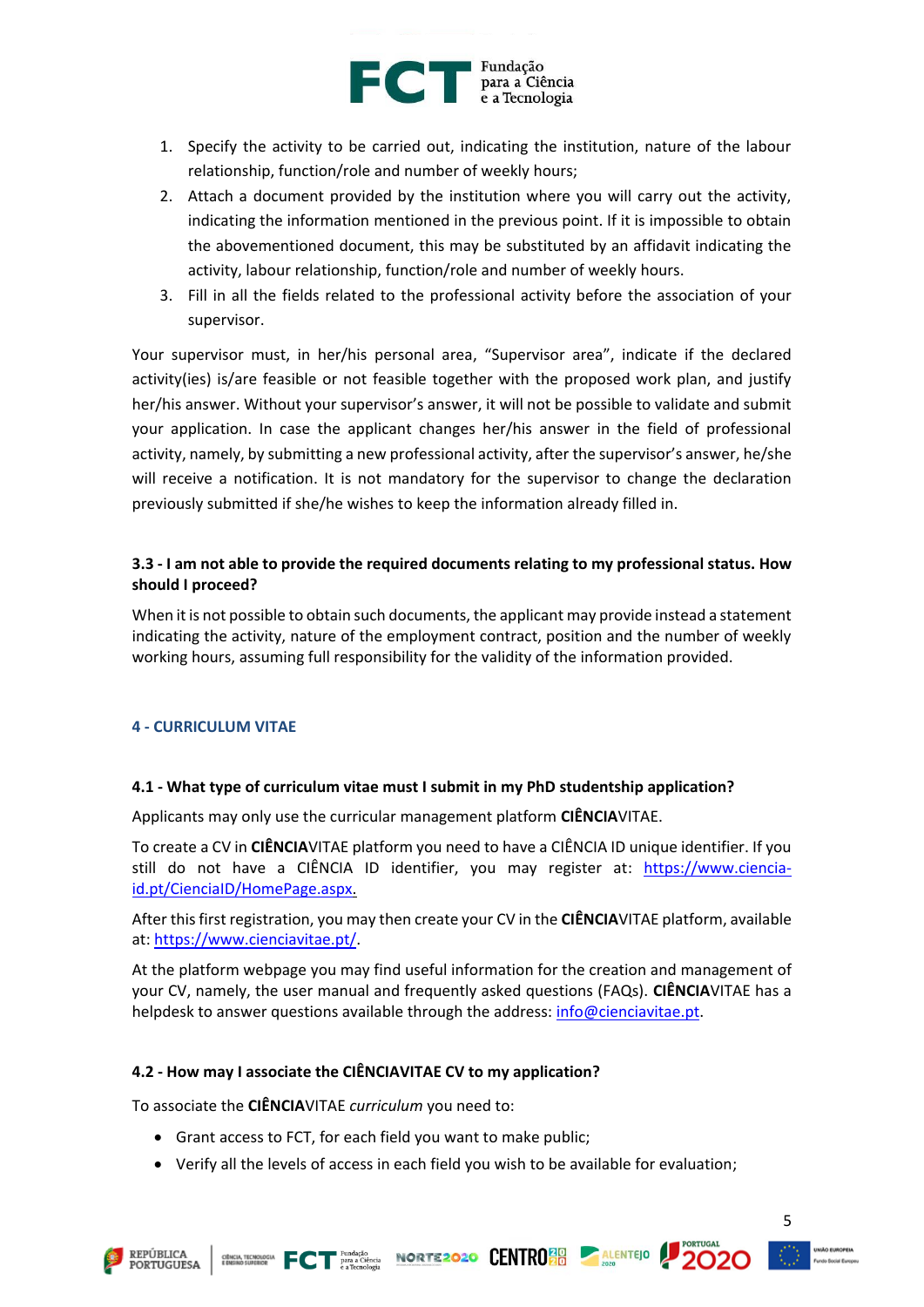

• Check all the levels of access of fields containing personal data that you wish to share.

When you create your *curriculum vitae* in the **CIÊNCIA**VITAE platform, please make sure that your access level is defined as "Public" or "Semi-Public". Only then will your curricular data, namely education, affiliation, outputs, etc., become accessible to FCT. In case you select the "Private" mode, it will not be possible to access your data.

In the scope of the application, it is mandatory to grant access to FCT in order to access your **CIÊNCIA**VITAE information.

The curriculum vitae will be available after clicking on "Obtain CV **CIÊNCIA**VITAE". The link for the PDF version of your CV will then be available in the application platform, followed by the date and hour of association. Any change in the **CIÊNCIA**VITAE curriculum after the date and time of association will only be considered if you **remove the CV (click on "Remove"),** and **make a new association** by clicking again on "Obtain CV **CIÊNCIA**VITAE " again.

You should also consult, for each CV field, the specific subset of information recorded in your **CIÊNCIA**VITAE CV to which FCT will have access, by consulting the Excel file provided in the "Guide to FCT calls on the MyFCT platform".

Applications in which the CV does not contain any curricular information, presenting only name, CIÊNCIA ID and ORCID, will be considered as non-eligible.

#### <span id="page-6-0"></span>**5 - ACADEMIC DEGREES**

#### **5.1 - Which certificates should I include in the application?**

You should include the certificates of qualification of your academic career. In the case of post-Bologna degrees, the  $1^{st}$  and  $2^{nd}$  cycle study certificates should be included. In the case of integrated Master degrees i) a single certificate may be submitted including both cycles and indicating the final grade (studies equal to or greater than 300 ECTS) or ii) the certificates of the 1<sup>st</sup> and 2<sup>nd</sup> cycle of the integrated Master study may be presented separately. In the case of pre-Bologna courses, the Graduate certificate and the Master's certificate should be presented.

Although the presentation of all academic certificates is not mandatory in the application, it is worth noting that its submission will determine the score of the sub-criterion A1 (Academic Career), as established in the Evaluation Guide (Table 1). **If you do not present any academic degree certificate, the sub-criterion A1 will be scored 0 (A1=0).**

## **5.2 - Should I include in the application form the academic degree certificate indicating the classifications obtained in all the completed disciplines?**

Yes, you may submit the certificate with the classification of all disciplines, although its submission is not mandatory.

#### **5.3 - I have PDF documents corresponding to each page of a certificate. How should I submit them?**

We suggest that you merge the several PDF files into a single file, using the appropriate software.

CHICARDOGIA FCT PATA CIÈRCIA NORTE 2020 CENTRO 20 ALENTEJO

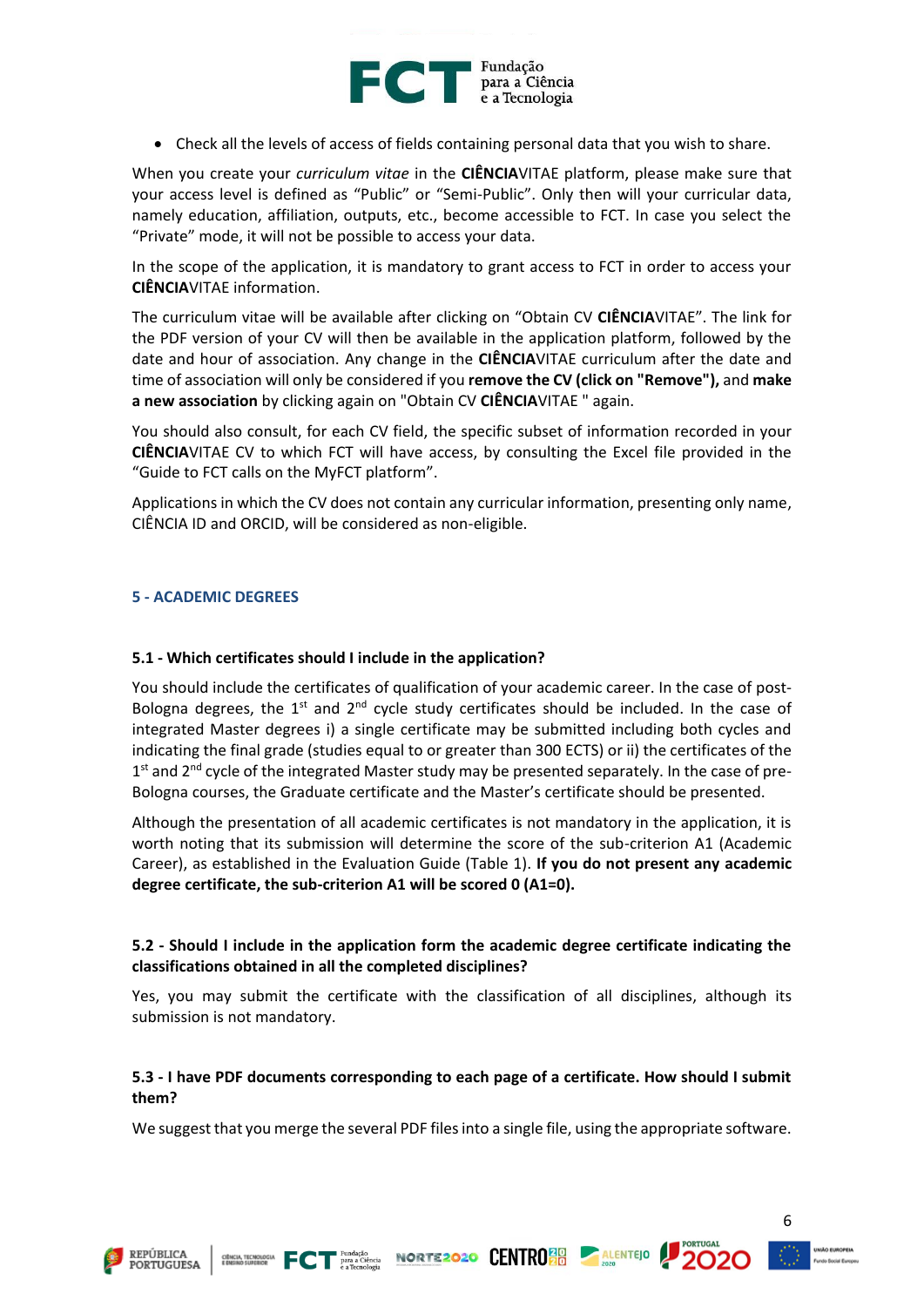

#### **5.4 - Should I include certificates for all academic degrees I hold?**

The submission of all academic certificates is not mandatory in the application. However, we emphasize the importance of its presentation, since the classification to be assigned in subcriterion A1 (academic career) depends directly on the final classifications registered in the degree certificates submitted. The score to be awarded in sub-criterion A1 will depend, as established in Table 1 of the Notice of the Call, on the presentation of the academic certificates stating the final classification obtained, and in case of foreign degrees' certificates, on the submission of the conversion of classifications to the Portuguese grading scale. If you do not present any academic degree certificate, the sub-criterion A1 will be scored 0 (A1=0).

## **5.5 - I hold a two-stage higher education qualification, having obtained a grade of 13 in the 1st study cycle (graduate degree) and 17 in the 2nd study cycle (masters). How will the score of my academic career be calculated?**

Applicants are required to specify the grades obtained in the  $1<sup>st</sup>$  and  $2<sup>nd</sup>$  study cycles, as well as the ECTS completed, in the application form. The following formula will be used to calculate the applicant's average grade:

Final grade average (first degree +Masters) = (Final Grade  $1<sup>st</sup>$  cycle+ Final Grade  $2<sup>nd</sup>$  cycle)/2

In the above example the average grade would be:  $(13 + 17)/2 = 15$ , so the academic career score would be 3.5 (out of 5) in this call edition.

#### **5.6 - I have a foreign degree. How should I proceed?**

For academic degrees issued by a non-Portuguese higher education institution, to apply the scores established in Table 1 of the Notice of the Call to calculate the classification of subcriterion A1 (academic career), you must submit the recognition of your degree and the conversion of the final grade to the Portuguese grading scale.

To obtain the recognition of foreign academic degrees and diplomas, as well as the conversion of the respective final grade to the Portuguese grading scale, you should contact a Portuguese public higher education institution, or the Directorate General for Higher Education (*Direção-Geral do Ensino Superior*, DGES). The DGES website has more information on how to proceed: [https://www.dges.gov.pt/en.](https://www.dges.gov.pt/en)

#### **5.7 - Do I need to obtain recognition of all my foreign academic degrees?**

The classification to be assigned to sub-criterion A1 (academic career), by applying the Table 1 scores of the Notice of the Call, will only consider the grades that are duly proven by the submission of the registration of the degrees and the respective conversion of the final grade to the Portuguese grading scale of the academic degrees submitted.

**If no recognition / equivalence records are presented, the minimum score (A1 = 0) will be assigned in this sub-criterion.**

#### **5.8 - What is the supplement/annex to the diploma?**

It is a supplementary document, which contains detailed information about the programme, grades, and the education institution, from an international mobility perspective. In Portugal it is regulated by *Portaria* No. 30/2008 of 10 January.







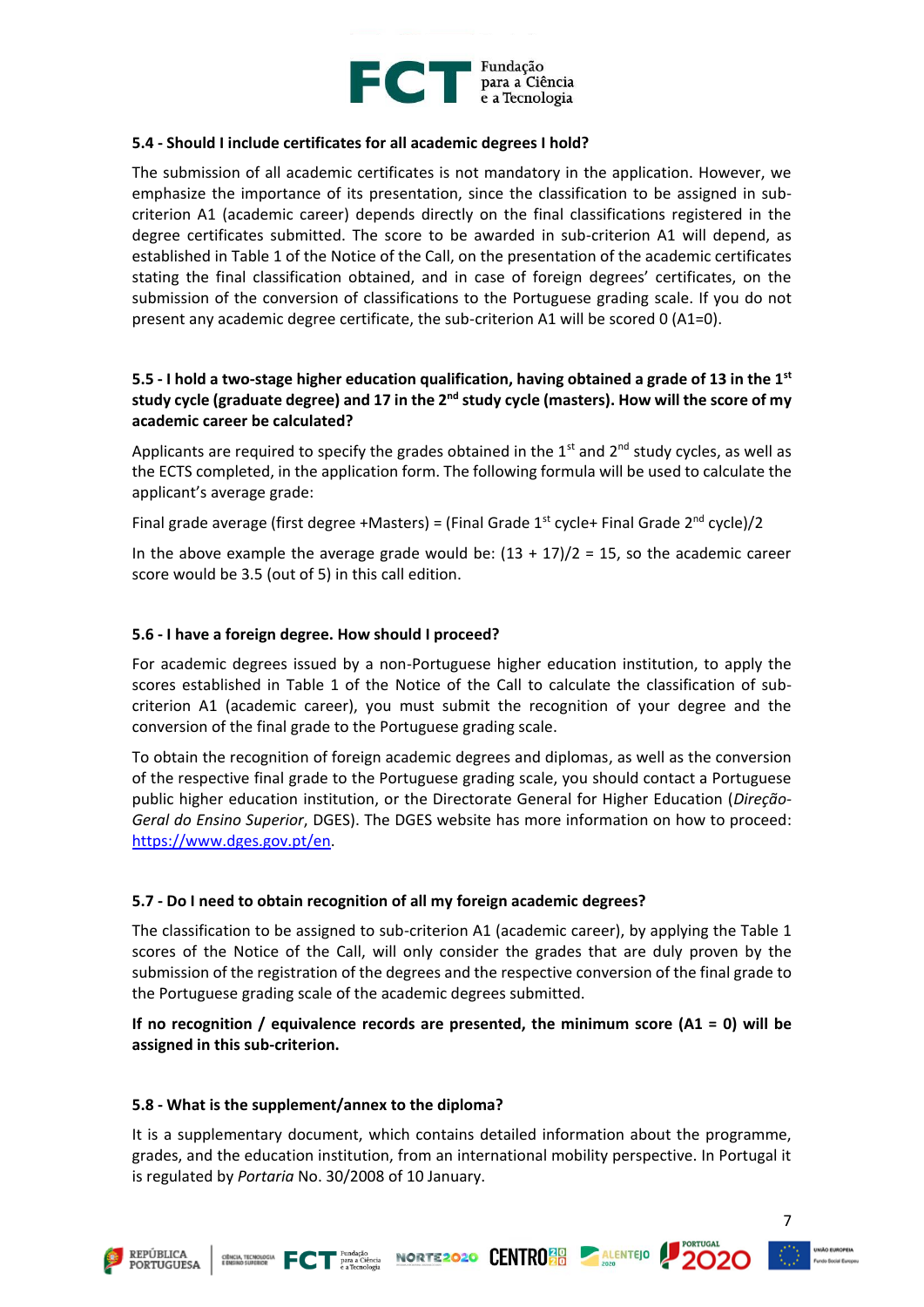

#### **5.9 - Should I include the supplement/annex to the diploma?**

This document should be included whenever applicable, that is, whenever it is provided by the degree-awarding institution.

#### **5.10 - What is the Percentile?**

The percentile is a document that indicates the relative position of the final grades obtains in the rank list of grades in the year in which the student was awarded the degree, in the same education establishment and for the same course.

#### **5.11 - Should I include the "Percentile"?**

This document should be included whenever possible, that is, whenever it is provided by the degree-awarding institution.

#### **5.12 - May I apply for a PhD Studentship without having a Master's degree?**

Yes you may.

#### <span id="page-8-0"></span>**6 - DOCUMENTS OF MANDATORY SUBMISSION**

#### **6.1 - Am I required to submit the document that better represents my scientific/professional career?**

Yes. In this call edition the submission of this document is mandatory.

#### **6.2 - What type of document may be submitted as illustrating my scientific/professional career?**

The relevant documents depend on the applicant's career, and, in particular, on his/her research area. These may include, for example:

- Scientific publications, such as papers in national or international journals, books, book chapters, papers or oral communications at national or international conferences, scientific reports, PhD theses, among others;

Or

- Clear demonstration of scientific or professional achievements, such as, for example, an artistic performance or work of art.

The document should, in both cases, attest to the applicant's ability concerning the application being submitted.

One should not submit in this field academic degree certificates, CVs, portfolios or documents illustrating applicant's career path. Even if the application is admissible to the call, it will be penalized in the evaluation of sub-criterion A2 – Personal Curriculum.







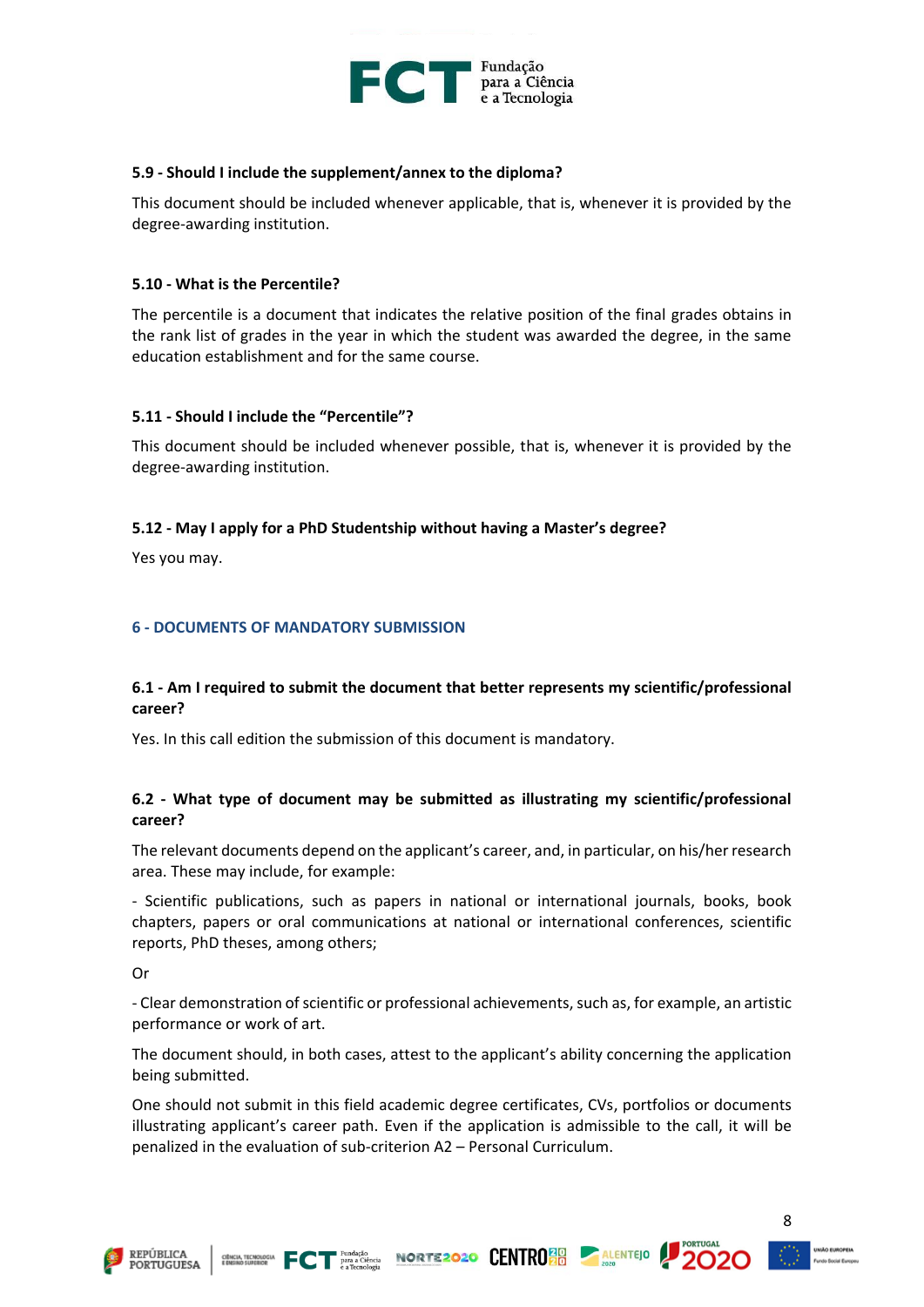

## **6.3 - In which format can be submitted the documents that illustrate my scientific/professional career?**

Documents in JPEG, PNG or PDF format may be submitted in the proper field of the application form, up to a maximum size of 12 MB.

#### **6.4 - Do I have to submit a motivation letter?**

Yes, submission of a motivation letter is a mandatory requirement for application's admission to the call. In this edition of the call, it must be written in the appropriate field of the application form, replacing the upload of a specific file.

#### **6.5 - How many recommendation letters are required?**

Two recommendation letters are required.

## **6.6 - Is there a template for recommendation letters?**

There is no set format; the content is up to the issuer of the letter. However, they should specify that they are related with the specific call, should include academic and/or professional context relationship of the referee with the candidate and his work, and the referee's opinion on how the applicant's profile is suited to the work plan. Supervising acceptance letters should not be used as recommendation letters.

Recommendation letters may be written in Portuguese or in English.

The two letters submitted must be different and signed by the respective issuer; letters without issuer's identification will not be considered, which will determine the application as noneligible.

## **6.7 - Is it possible to submit recommendation letters without their content being known to the applicant?**

Yes, if you choose to submit a "closed" recommendation letter. In this case, the applicant should provide the name, affiliation institution and email of the referee to whom the letter will be requested, and the FCT's information system will issue the referee. The message sent to the referee will contain all the necessary information for letter submission. When her/his recommendation letter is submitted, an "OK" message will be shown in the summary table of the section "Recommendation Letters"; until this moment, the respective field (under the "Document" item) will be empty.

The possibility of uploading scanned versions of recommendation letters by the applicant, directly in the application form, the "open" letters, is still available.

#### **6.8 - May the recommendation letters be written by the supervisor/co-supervisor?**

It is the applicant's responsibility to choose the author of the recommendation letters. However, as the recommendation letters represent an opportunity for the candidate to highlight additional support, it is suggested that these letters should be issued by third parties, not directly involved in the application.





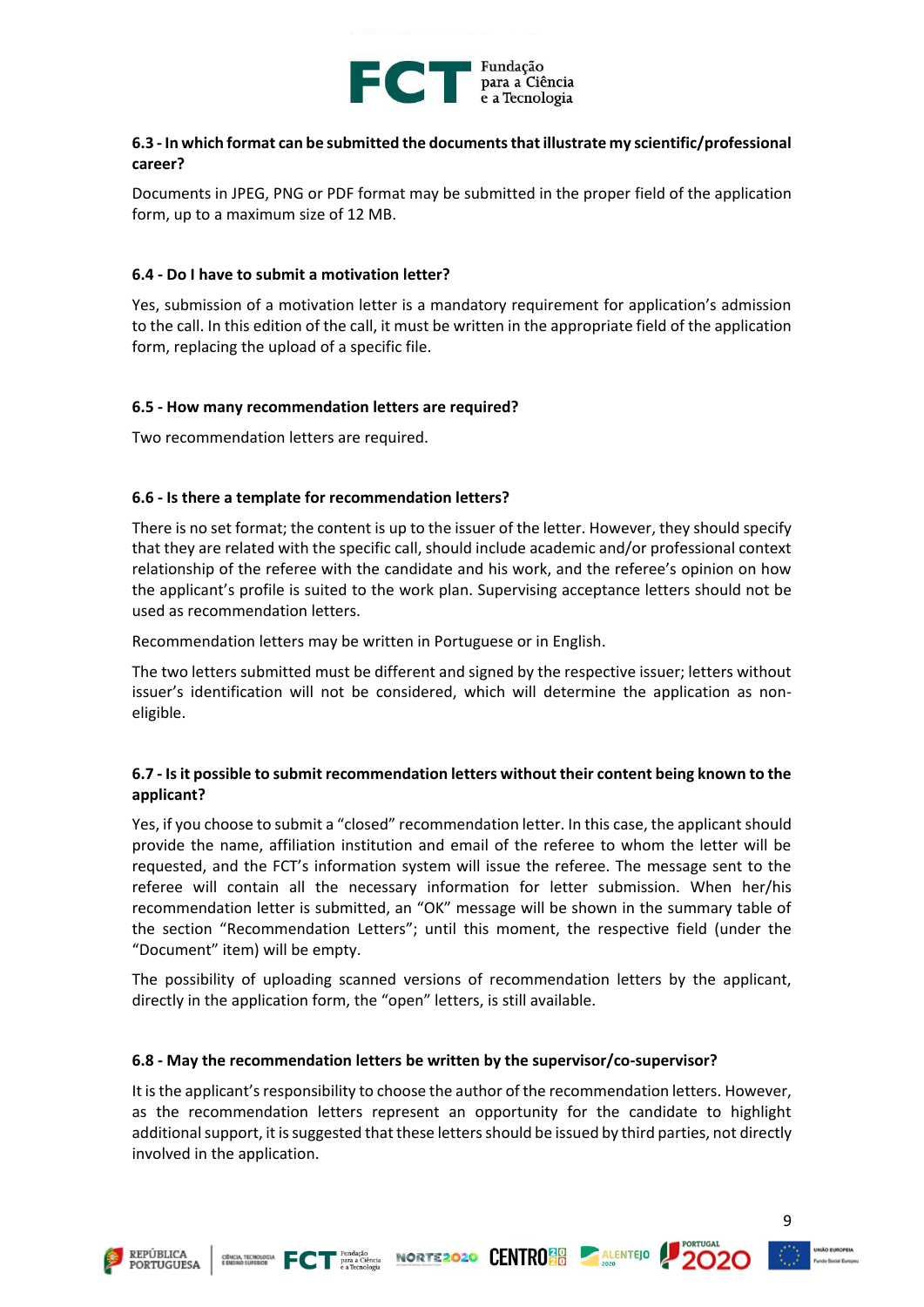

## **6.9 - May the recommendation letters be written in other languages, besides Portuguese and English?**

No. The recommendation letters, such as the other documents submitted in the application, can only be written in Portuguese or in English, under penalty of non-admission of the application.

#### <span id="page-10-0"></span>**7 - WORK PLAN**

## **7.1 - Am I required to include one (or a maximum of 3) of the 17 objectives of the UN Sustainable Development Goals (2030 Agenda)?**

If your work plan falls within one of the goals set out in Agenda 2030 of the United Nations, you should indicate one or maximum 3 of the 17 listed goals. If you consider that your work plan does not fit into any of the goals, you must select the option "No alignment with any of the SDGs".

## **7.2 - What is expected in the description of the adequacy of the supervising team and of the means provided by the host institution for the full implementation of the work plan?**

In this field, the applicant must demonstrate the scientific merit and experience of the supervising team in the scientific area of the work plan as well as its suitability to supervise the application. The quality and suitability of the conditions made available by the host institution(s) should also be clearly demonstrated as well as an indication of the tasks to be carried out in each of the institutions, if more than one is indicating, avoiding generic descriptions of the institutions. Likewise, the role of the co-supervisor(s), if applicable, should be made clear in order to understand their relevance and complementarity in the development and feasibility of the work plan.

## **7.3 - What is the difference between the work plan starting date and the studentship starting date?**

In most situations, these dates will coincide, as it will be from the beginning of the studentship that you will begin to execute the work plan submitted in the application. However, if your studentship is intended to complete a work plan that you have already been developing, and which is part of the doctoral studies in which you are or intend to be enrolled in, you can specify an earlier date in the work plan starting date.

The studentship starting date is the date from which you will receive the monthly stipend and cannot, however, be earlier than the work plan starting date. This date must comply with the period referred in the Notice of the call.

#### **7.4 - What should I indicate under Periods of Stay Abroad?**

In both in Portugal and abroad studentships applications, you should always specify the starting date(s) and the length(s) of time you plan to stay abroad; this period cannot exceed two years in total.

#### **7.5 - What is the Abstract?**







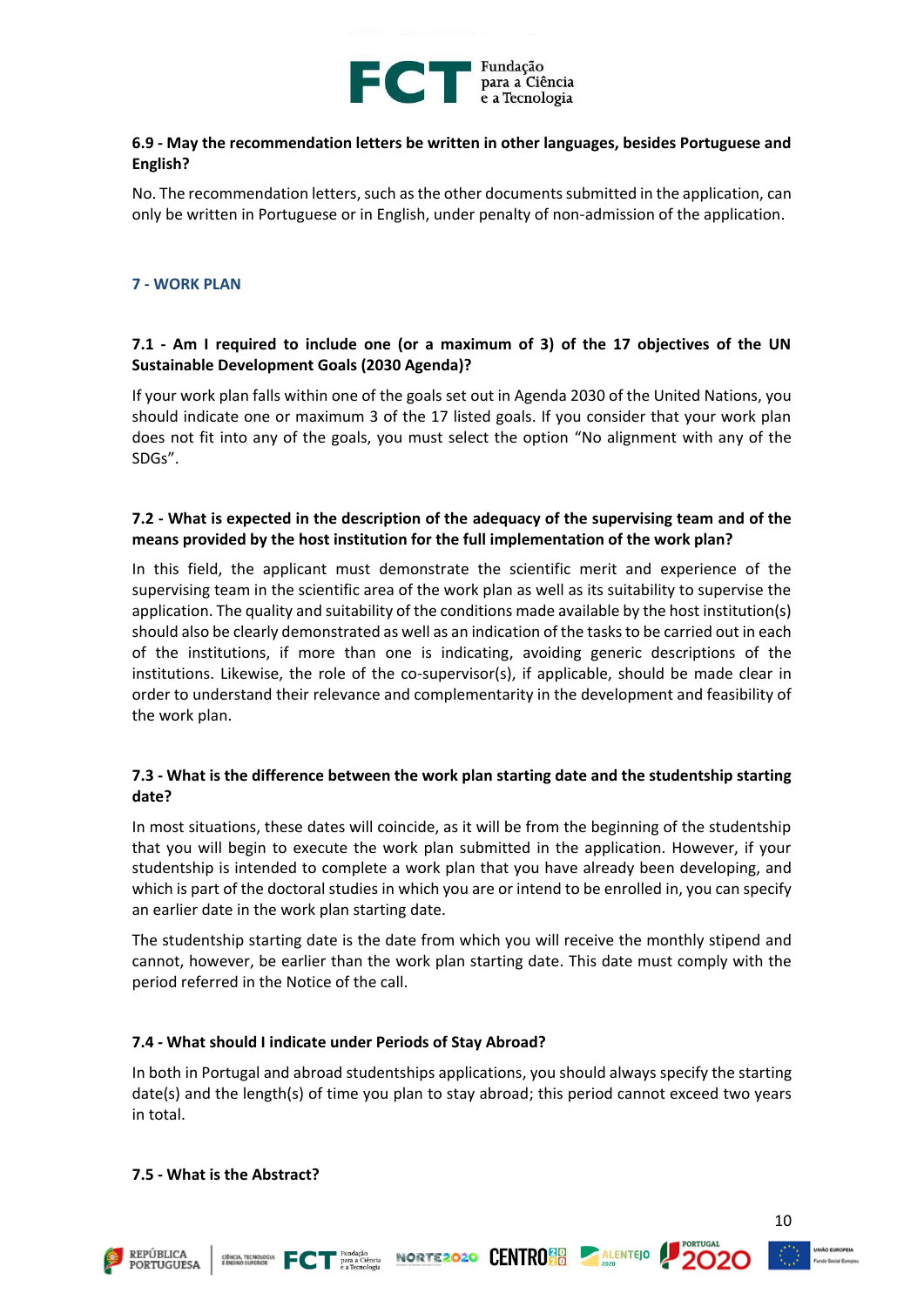

This is a summary of the applicant's proposed work plan.

#### **7.6 - What is meant by State of the Art?**

It is the current scientific knowledge in the field of research in which the applicant intends to development his/her work plan. This information is meant to ascertain the potential scientific impact of the proposed work plan in the field.

## **7.7 - What are the Objectives?**

This is what you hope to achieve, in terms of research, by carrying out your work plan.

## **7.8 - What is meant by Detailed Description?**

This is a description of your work plan, in sufficient detail to allow the panel to evaluate the proposal appropriately. You must provide the necessary elements for its analysis, including the methodologies and tasks to be developed, and corresponding implementation deadlines.

## **7.9 - Am I required to include a timeline for my work plan?**

Yes, it is mandatory to submit a timeline showing the scheduling of the tasks proposed in the work plan, as well as the main milestones to be achieved, as to allow the panel to better evaluate the feasibility of the proposed work plan.

## **7.10 - My work plan has ethical issues. Is it mandatory to submit the approval of the ethics committee?**

Whenever the work plan's scientific area, methodology or results include ethical questions, these should be clearly identified and justified (in the respective field of the application form), explaining how they will be addressed. However, it is not necessary to submit the respective approval from the ethics committee.

To help identifying these questions, the ethics self-assessment guide should be consulted (Ethics Guide, available at: [https://www.fct.pt/apoios/bolsas/mariadesousa.phtml.en.](https://www.fct.pt/apoios/bolsas/mariadesousa.phtml.en)

#### **7.11 - Is its mandatory to include letters of support?**

No, the presentation of a letter of support is optional, but, when applicable, this element is relevant to demonstrate the planned cooperation between all the entities/researchers besides the identified host institutions/supervisors, respectively, in order to better analyse the work plan feasibility.





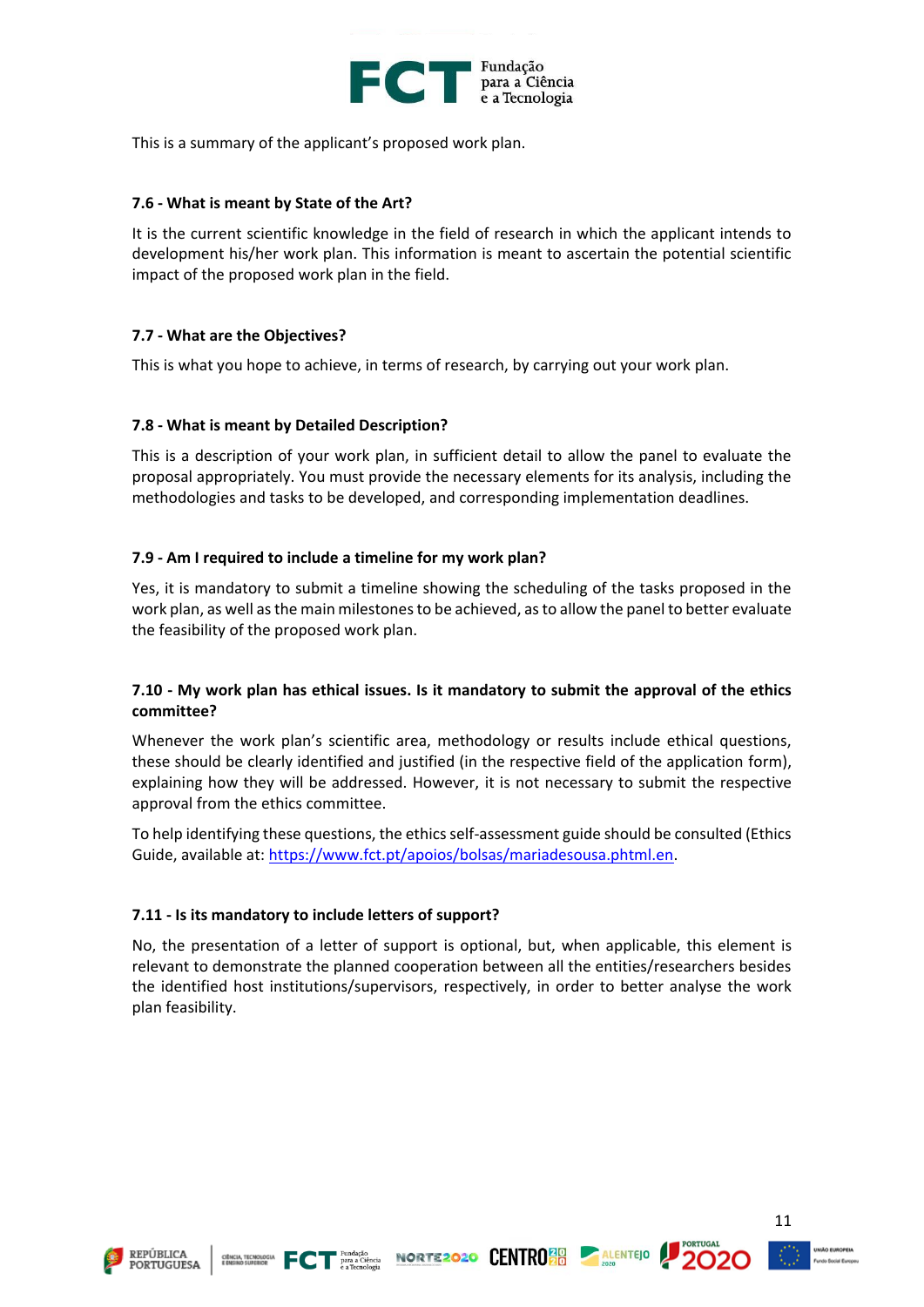

#### **8 - HOSTING CONDITIONS**

#### **8.1 - What is a host institution?**

Institution where the proposed research will be carried out by the candidate. The maximum number of host institutions to be included in the application is defined by the following formula:  $N + 1$ , where N is the total number of supervisors.

#### **8.2 - What is meant by NUTS II?**

This is the second level Nomenclature of the Territorial Units for statistical Purposes. Applicants are required to indicate the region where their host institution is located (North, Centre, Lisbon, Alentejo, Algarve, Azores, Madeira).

#### **8.3 - What do you mean by Doctoral Granting Institution?**

The institution that will award the PhD degree.

#### **8.4 - What is meant by supervisor(s)?**

Researcher(s) who will be responsible for following and guiding the research work.

#### **8.5 - Does the (co)supervisor have to be affiliated with the host institution?**

The (co)supervisor should be associated with the host institution, in order to guarantee continuous and fruitful work with the fellowship holder. The evaluation panel will judge the suitability of other situations, though FCT's generic guidance is that these should be reflected in the score awarded to the hosting conditions.

#### **8.6 - I have more than one supervisor. How should I proceed?**

Each application may have only one supervisor and up to two co-supervisors.

#### **8.7 - Is there an upper limit to the number of students that a supervisor may supervise?**

The maximum number of students being supervised is not an evaluation criterion for FCT.

#### **8.8 - What will my supervisor need to do to associate to my application?**

Your supervisor(s) must access the respective personal area – "Supervisor Area" – and perform the following actions:

- 1. Register in the CIÊNCIA ID information system, if they have not already done so;
- 2. Access to myFCT portal using the respective credentials;
- 3. Indicate the ORCID identifier in myFCT profile, if you wish to do so. This information is optional;







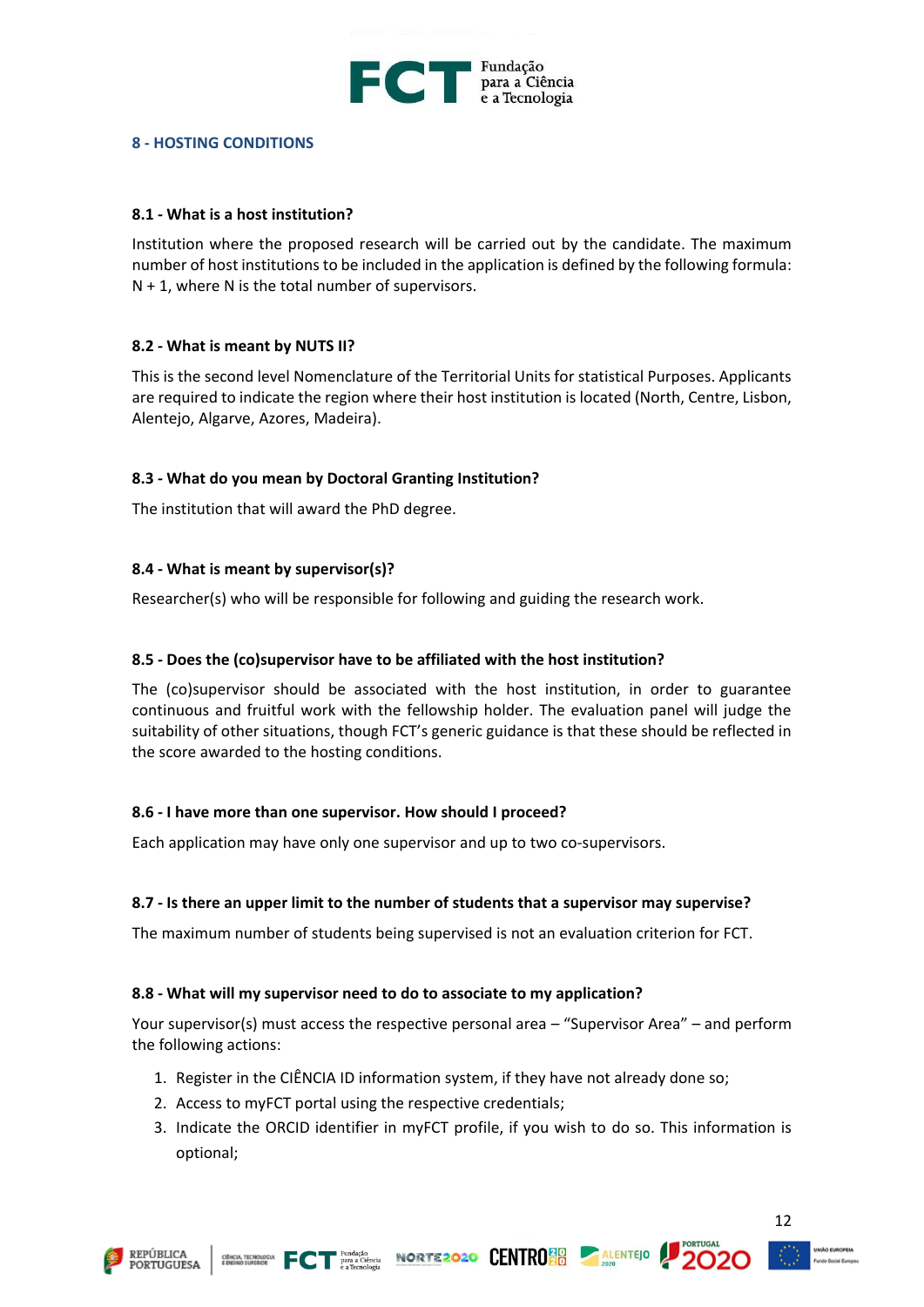

- 4. Indicate **all** of her/his affiliation institutions, including higher education institution and R&D unit, if applicable, or, for example, R&D unit and company;
- 5. Present a curriculum vitae in one of the following options (curricula submitted in any other way will not be considered):
	- Filling in and updating your curricular data in the **CIÊNCIA**VITAE platform;
	- Submitting your curriculum vitae in a PDF file;
- 6. Comment on the feasibility of the work plan ("Feasible" or "Not feasible") when the applicant declares that he/she wishes to maintain a professional activity; this action is only applicable to supervisors and not to co-supervisors;
- 7. Confirm her/his association to the application.

The supervisor has the list of supervisions (lateral left menu), *i.e.*, the list of applicants who have associated her/him as a supervisor or co-supervisor in this Call. In the summary view of supervisions, the supervisor can verify the application status (draft or submitted) and access to the global view of applications, by clicking on the respective references.

## **8.9 - Do co-supervisors also have to fill out a curriculum vitae and associate themselves with my application?**

Yes, co-supervisors will also have to submit their CV through the **CIÊNCIA**VITAE platform or by submitting a PDF file, and associate to the application following the same steps described for the supervisor, except for the comment on the feasibility of the work plan when the applicant declares to maintain a professional activity, as this action is only applicable to supervisors and not to co-supervisors.

In case the applicant describes, in any of the fields of the application form, the collaboration of co-supervisor(s) that is/are not associated to the application, the respective participation should not be considered in the evaluation; the panel should only analyse the CV of supervisor, and cosupervisor, if applicable, whose association to the application was successfully confirmed.

## **8.10 - May I submit the application form before the association of my supervisor/cosupervisor(s) to my application?**

No. The process of submitting the application form depends, among other factors, on the confirmation of the association of the scientific advisor and the co-supervisor (s), whenever appointed by the candidate in the field regarding the hosting conditions. The submission of the application depends also on the submission of the comment relative to the applicant's professional situation by the supervisor.

In case there is any co-supervisor who is indicated by the candidate, but who has not completed their association, the application submission will only be possible if the candidate removes the indicated co-supervisor from the respective field in the form. It should also be noted that, in these circumstances, any mention in the application to the co-supervisor removed from the proper field, will be disregarded in the scope of the application's evaluation.





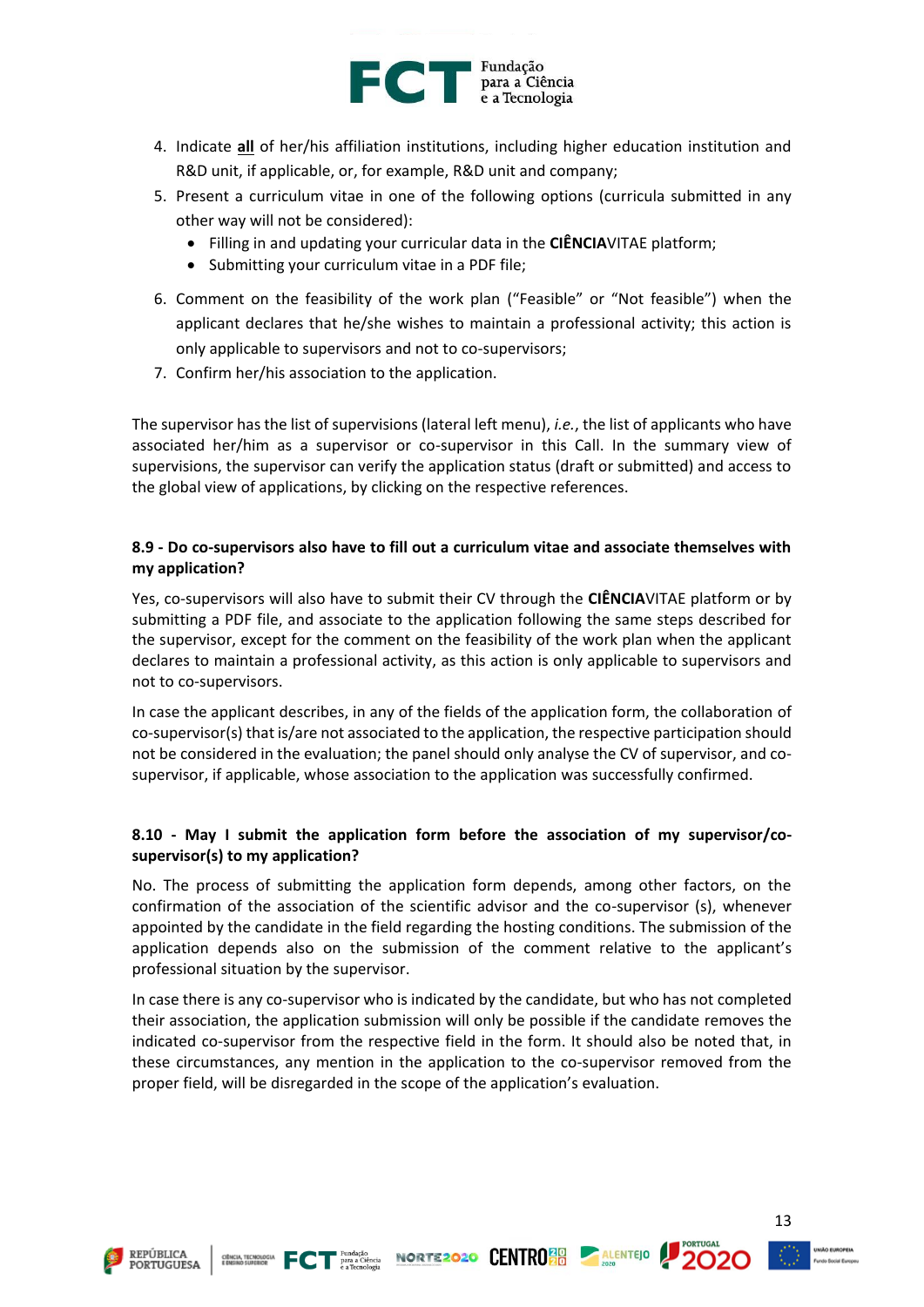

## **8.11 - Will I need to include my supervisor's acceptance statement and that of the host institution in my application?**

Not at this stage. These documents will be required only if the studentship is awarded and are not requested in the application form.

#### <span id="page-14-0"></span>**9 - INSTRUCTIONS FOR (CO)SUPERVISORS**

## **9.1 - May the supervisor/co-supervisor's CVs be in other languages besides Portuguese and English?**

The supervisor/co-supervisor' CVs must be written in Portuguese or in English, curricula in other language will not be accepted.

#### **9.2 - What type of curriculum vitae may (co)supervisors associate to my PhD application?**

Supervisors may choose to submit their CV through the CIÊNCIAVITAE platform or by uploading the CV in a PDF file.

## **9.3 - I am a supervisor/co-supervisor. What will I need to do to associate myself to my student's application?**

You must access your personal area – "Supervisor Area" – and perform the following actions:

- 1. Register in the CIÊNCIA ID information system, if they have not already done so;
- 2. Access to myFCT portal using the respective credentials;
- 3. Indicate the ORCID identifier in myFCT profile, if you wish to do so. This information is optional;
- 4. Indicate all of her/his affiliation institutions, including higher education institution and R&D unit, if applicable, or, for example, R&D unit and company;
- 5. Present a curriculum vitae in one of the following options (curricula submitted in any other way will not be considered):
	- Filling in and updating your curricular data in the CIÊNCIAVITAE platform;
	- Submitting your curriculum vitae in a PDF file;
- 6. Comment on the feasibility of the work plan ("Feasible" or "Not feasible") when the applicant declares that he/she wishes to maintain a professional activity; this action is only applicable to supervisors and not to co-supervisors;
- 7. Confirm her/his association to the application.

You have the list of supervisions (lateral left menu), *i.e.*, the list of applicants who have associated you as a supervisor or co-supervisor in this Call. In the summary view of supervisions, you may verify the application status (draft or submitted) and access to the global view of applications, by clicking on the respective references.







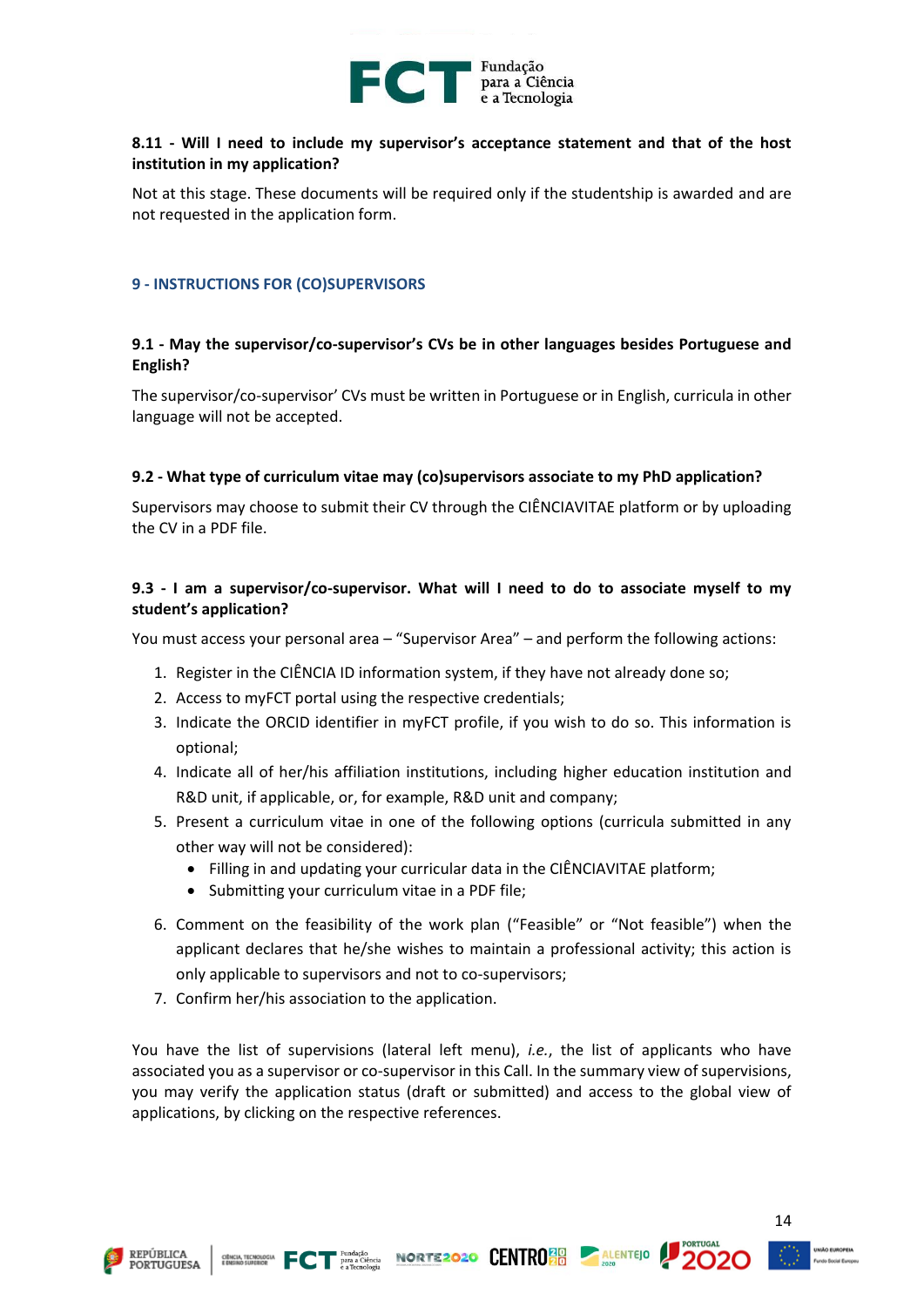

#### <span id="page-15-0"></span>**10 - APPLICATION SUBMISSION**

#### **10.1 - May I change/edit my application after submission?**

Yes. During the period of applications' submission you may validate, submit, and re-edit your application whenever necessary. In the latter case, if you want to edit an already submitted application, you must select the option "Edit".

When you decide to modify your application, it will return to Draft and will no longer be considered as submitted to the Call. Hence, **you will have to repeat the submission process before the established deadline to submit applications**. **Different versions of the application will not be recorded.** When the application submission period is over, applicants can only consult the application by consulting the overview of the application, which displays its global content. You may also make a PDF file of the submitted version, available in the upper right corner of the overview screen.

It is strongly recommended that, before submitting the application, you check that all the fields have been filled in, and all the required files have been uploaded.

#### **10.2 - May I submit the form before the association of my supervisor?**

No, the form may only be submitted after your supervisor and co-supervisor(s) associate themselves to your application.

#### **10.3 - I am not able to submit my application, what is the reason?**

The existence of errors or lack of information in the form prevents the submission of the application.

After completing the application, you must click on "Validate and Submit". At this point, all mandatory fields will be validated. For optional sections, whenever you start filling in the respective fields, the system will validate the obligation to fill in all the fields that comprise that section. If there are errors in the application, the list of issues is provided, with an indication of the section and field in which they occur, and a brief indication of the problem leading to the error. The applicant must proceed accordingly to correct the identified errors.

The process of submitting the application form depends on the confirmation of the association of the scientific supervisor and co-supervisor(s), if any. The submission of the application also depends on the confirmation of the following declarations:

- "I hereby declare that I have read and understood the content of all the documents regulating the call";
- "I hereby declare that the information contained in the application form and attached documents is true, and I am aware that providing false declarations or committing acts of plagiarism determines the exclusion from the call".

The application can only be submitted after the form is fully validated, *i.e.*, when there is no longer any error or lack of information in the form.

CHICARDOGIA FCT PATA CIÈRCIA NORTE 2020 CENTRO 20 ALENTEJO

**REPÚBLICA PORTUGUESA**